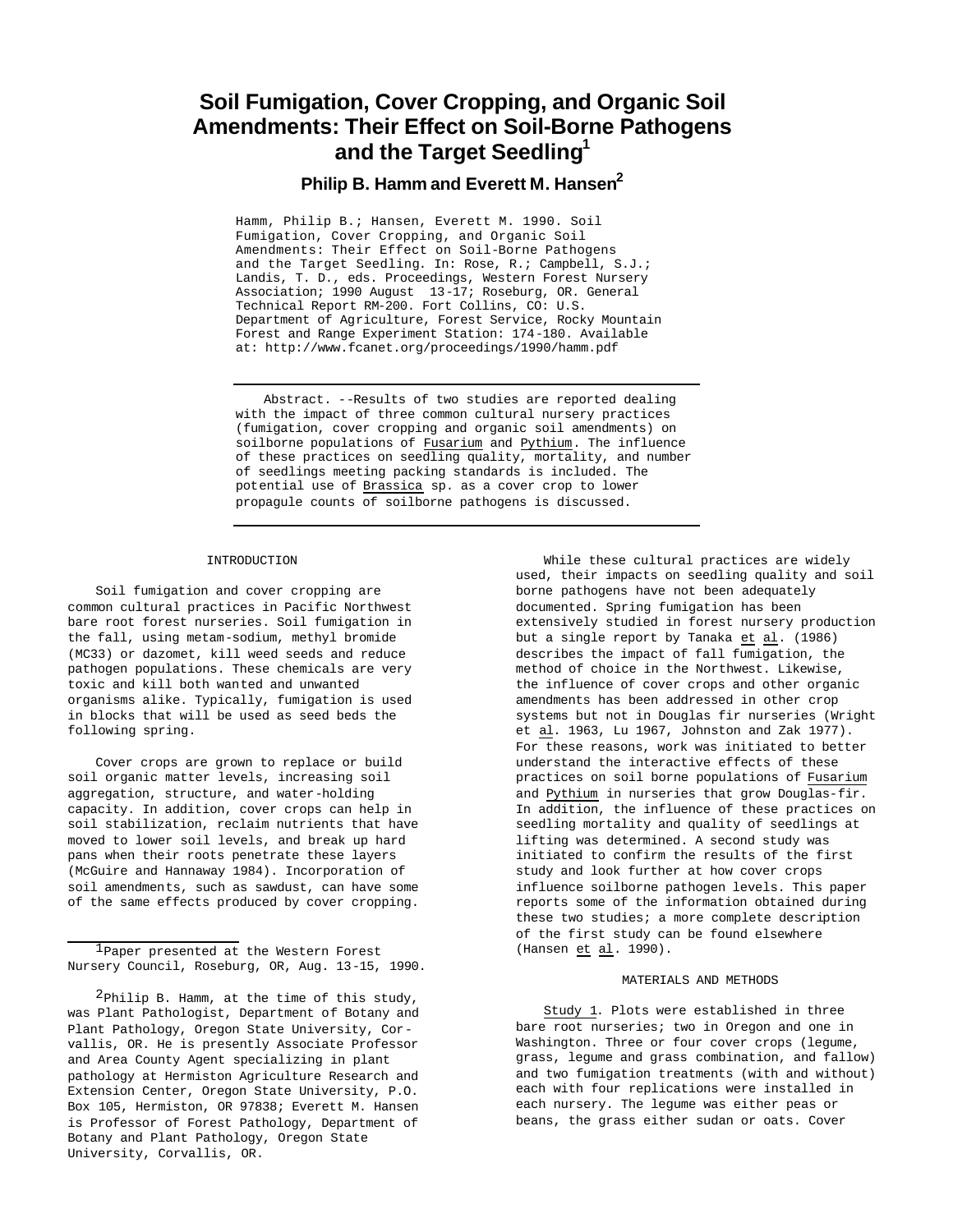crops were sown in the spring and plowed under in August. Soil fumigation was done soon after and the area remained fallow until the following spring. Douglas-fir seed was sown in May. Seedling inventories (both alive and dead) were done in mid-summer and late fall as 1+0's and at lifting as 2+0's. Soil samples from five composited subsamples were taken at ten separate times from the center of each replication. Sample times were as follows: (1) immediately before fumigation in the fall, (2) immediately after the tarps were removed following fumigation, (3) mid-winter, (4) immediately before beds were formed prior to sowing, (5) immediately after sowing, (6) late summer, (7) late fall, (8) spring as 2+0's, (9) summer as 2+0's and, (10) just before lifting.

Soils were processed in the laboratory to determine the levels of Fusarium and Pythium. Populations were determined using a modified Komada's medium (Komada 1975) amended with 1 µg/ml Benlate for Fusarium and a V-8 agar medium for Pythium developed by Peninsu-Labs (Hansen et al. 1990). Harvest information determined for each treatment included: numbers of packable seedlings; shoot/root ratios; and Fusarium colonization of roots. All seedlings from the sample plots were graded at lifting to determine numbers of packable seedlings. Shoot/root ratios were determined by comparing dry weights of ten seedling shoots and roots per plot, 40 per treatment. Subsamples of ten seedlings from each plot (40/treatment) were selected at lifting for colonization data. Ten, 1 cm root segments from each seedling's tap root were placed on Komada's medium with Benlate.

Study 2. Following the conclusion of study 1, plots were established in two bare root nurseries (one each in Oregon and Washington) to further test the effects of cover crops, fumigation, and soil amendments. Each nursery had four blocks (replications), each including two main plots (sawdust added or no sawdust) and eight subplots. The subplots were (1) grass (Sudan or Rye) cover crop, soil fumigated and tarped, (2) grass, soil not fumigated and not tarped, (3) grass, soil not fumigated and tarped, (4) fallow, soil not fumigated, not tarped, (5) fallow, soil not fumigated, not tarped; (6) mustard, soil not fumigated, not tarped, (7) mustard, soil not fumigated, not tarped; (8) mustard, soil fumigated, tarped. Cover crop treatments were chopped and dried for two weeks before soil incorporation. Soil samples were collected to determine propagule levels of Fusarium and Pythium at three times: (1) just prior to incorporation of cover crops; (2) eight weeks following incorporation of cover crops, and (3) the following spring prior to sowing. Mustard (variety "Tellney") was grown because of recent reports that Brassica sp. had a potential to control Fusarium levels in soil (Ramirez-Villapudua and Munnecke 1987, 1988) through the break down of glycosinulate to form methyl-isothiocyanate gas (Davis 1988). Propagule levels of Fusarium and Pythium were

determined as before. Data analysis for both studies use a Fischer's protected LSD, P = 0.05.

## RESULTS

Study 1. For the sake of brevity, only results from two nurseries, A and B, are reported. Populations of Fusarium and Pythium before fumigation were high in all nursery soils (Table 1). Fumigation dramatically reduced populations of both fungi at all nurseries and they remained significantly lower than the unfumigated treatments through the two-year crop cycle (Table 1 and 2).

Cover cropping affected populations of both Fusarium and Pythium at Nurseries A and B. Differences in Fusarium levels due to cover cropping were significant before fumigation at both nurseries and at eight of nine (only 5 sample times listed in Table) subsequent sample times in unfumigated plots. In fumigated plots, the effects of cover cropping were significant for two of nine sample times at Nursery A and seven of nine at Nursery B. Populations of Fusarium were generally lowest in the fallow areas and highest with the legume cover crop. Differences due to cover crops persisted in the unfumigated treatments through lifting.

Pythium populations were also affected by cover cropping. Again, as with Fusarium, fallowing had the lowest number of propagules per gram of soil while the beans or pea cover crop supported the highest. Fumigation nearly eliminated Pythium propagules in the soil so cover crop effects within the fumigated areas could not be determined.

Number and quality of seedlings harvested at the end of the two-year crop cycle differed significantly among treatments only at Nursery B (Table 3). More live trees, and more trees meeting nursery size standards (packable), were present in fumigated plots than in unfumigated plots at both nurseries. On fumigated plots, the trees had greater shoot-to-root ratios. All differences were significant (p = 0.05) except for shoot/root ratio at Nursery B. Fusarium oxysporum was recovered significantly less frequently from roots of seedlings harvested from fumigated plots than from nonfumigated plots at Nurseries A and B. Very little Pythium was recovered from seedlings of any treatment at any nursery.

Little, if any, disease was evident at Nursery A during the first growing season regardless of whether the plots were fumigated. Fusarium hypocotyl rot caused serious losses at Nursery B, however, as evidenced by differences in seedling count between June and August (Table 3). Mortality in unfumigated beds (45%) was significantly greater than that in fumigated beds (25%).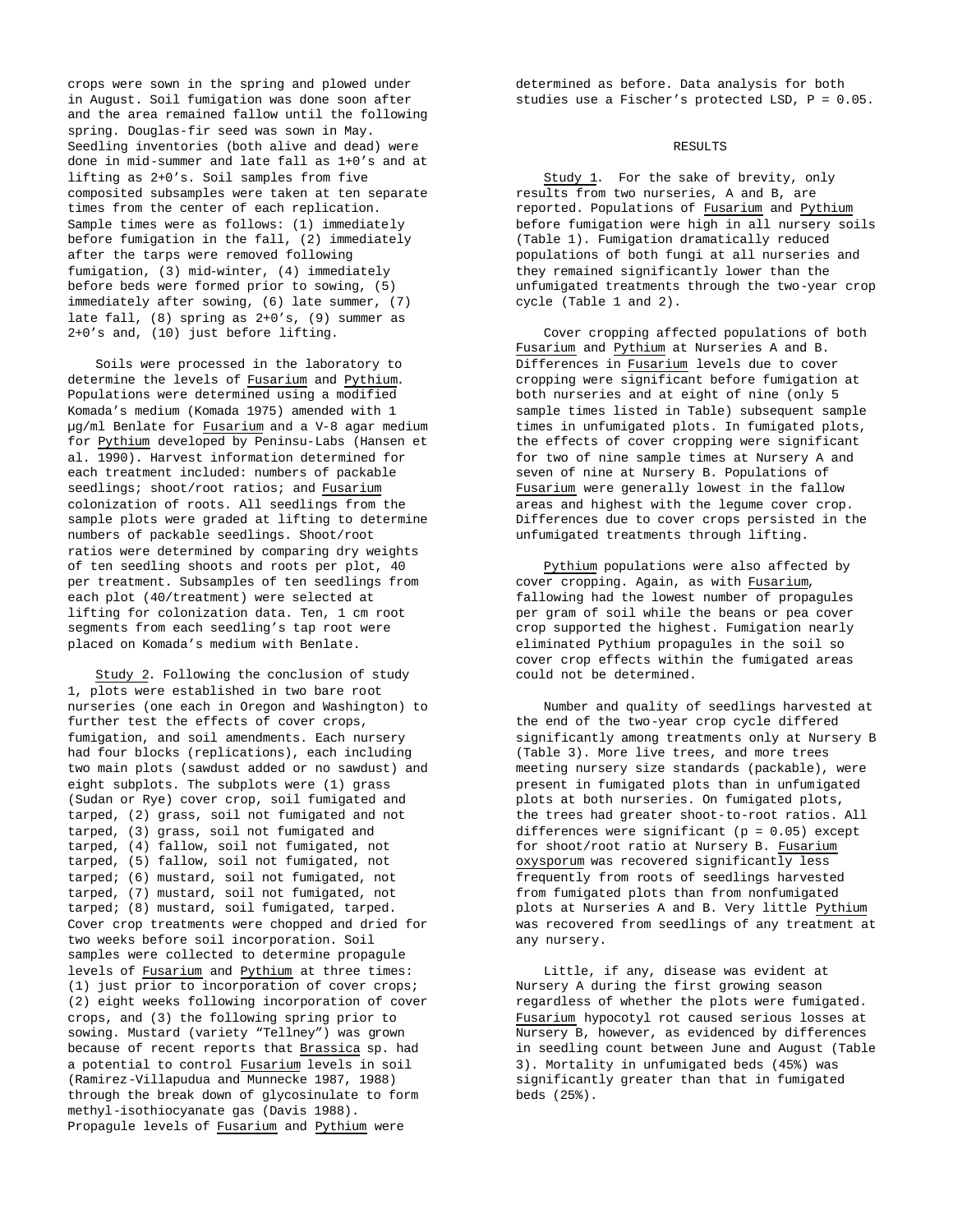At Nursery B, more packable trees, with less Fusarium infection, were produced with fallowing than with either cover crop, regardless of whether the plots were fumigated. There was also less hypocotyl rot after fallowing than after either type of cover-cropping.

Study 2. Fusarium and Pythium levels before fumigation were high (Table 4) at both nurseries, as they were in Study 1. Fumigation (Rye plus Fumigation) significantly reduced propagule counts when measured 12 weeks later (Table 5) and these levels remained low through eight months (Table 6).

The addition of sawdust as a soil amendment reduced soil populations at all sample times but means were not always significantly different. Fusarium numbers before fumigation were halved (26,529 versus 13,044) at Nursery D and reduced by 1/3 (9,260 versus 6,089) at Nursery E (Table 4). Pythium levels were also lower (152 versus 120) at Nursery D and were significantly reduced  $(P = 0.05)$  at Nursery E (292 versus 5). These differences persisted for 12 weeks (Table 5) and eight months (Table 6) following fumigation at the two nurseries.

Cover crops also had a significant impact in some cases. As in Study 1. fallow treatments in unfumigated plots had nearly always the fewest propagules of Fusarium at all sample times, and differences were often significant. Pythium numbers were also reduced in fallow areas, but not as dramatic or consistent as that which occurred with Fusarium. Highest levels of Fusarium were generally where mustard was grown before treatment (Table 4). Mustard incorporation, however, reduced Fusarium levels at both nurseries over the rye cover crop, but only significantly so at Nursery E (Table 5). Pythium numbers were variable following incorporation of the mustard cover crop at both nurseries.

## **DISCUSSION**

The dramatic reduction of soil populations of Fusarium oxysporum and Pythium spp. following fall fumigation was not surprising, although it has only been documented in one other study involving western conifer nurseries and current nursery practices. The duration of the effect

| Table 1. Fusarium populations (colony-forming units per gram dry weight of |
|----------------------------------------------------------------------------|
| soil) at various times during the two-year crop cycle in soils of two      |
| Douglas-fir seedling nurseries subjected to various combination of cover   |
| crops and fumigation treatments <sup>1</sup>                               |

|                          |                                  |                                     | Sampling Time          |           |           |
|--------------------------|----------------------------------|-------------------------------------|------------------------|-----------|-----------|
| Nursery and<br>Treatment | Pre-<br>Fumigation<br>Sept. 1985 | $Post -$<br>Fumigation<br>Nov. 1985 | Presowing<br>June 1986 | Aug. 1986 | Aug. 1987 |
|                          |                                  |                                     |                        |           |           |
| Nursery A                |                                  |                                     |                        |           |           |
| Fumigated                | 1670a                            | 15a                                 | 40a                    | 1170a     | 6390a     |
| Fallow                   | 10570b                           | 0a                                  | 40a                    | 1130a     | 2910a     |
| Oats                     | 5700b                            | 0a                                  | 20a                    | 820a      | 3510a     |
| Peas & Oats              | 3750b                            | 3a                                  | 40a                    | 1000a     | 5400a     |
| Peas                     |                                  |                                     |                        |           |           |
| Unfumigated              | 1820A                            | 1260A                               | 430A                   | 1260A     | 17060A    |
| Fallow                   | 6909B                            | 10040B                              | 2460BC                 | 6570B     | 53440A    |
| Oats                     | 5820B                            | 8270B                               | 3640B                  | 9100B     | 43340A    |
| Peas & Oats              | 11420B                           | 9550B                               | 1920B                  | 6720B     | 39910A    |
| Peas                     |                                  |                                     |                        |           |           |
| Nursery B                |                                  |                                     |                        |           |           |
| Fumigated                |                                  |                                     |                        |           |           |
| Fallow                   | 13690a                           | 90a                                 | 40a                    | 80a       | 760a      |
| Sudan                    | 32910b                           | 1a                                  | 330b                   | 530b      | 2710b     |
| Beans                    | 48340b                           | 160a                                | 1170c                  | 1670c     | 9180b     |
| Unfumigated              |                                  |                                     |                        |           |           |
| Fallow                   | 1920A                            | 8510A                               | 1370A                  | 3590A     | 2560A     |
| Sudan                    | 17120B                           | 8710A                               | 4520B                  | 11820B    | 8990A     |
| Beans                    | 31660B                           | 8680A                               | 13139C                 | 18030C    | 33780A    |

 $1$ Within a column segment for a single nursery and fumigation treatment,

 populations followed by the same letter (lower case letter = fumigated areas, uppercase letter = unfumigated areas) are not significantly different by

Fischer's protected LSD (P = 0.05).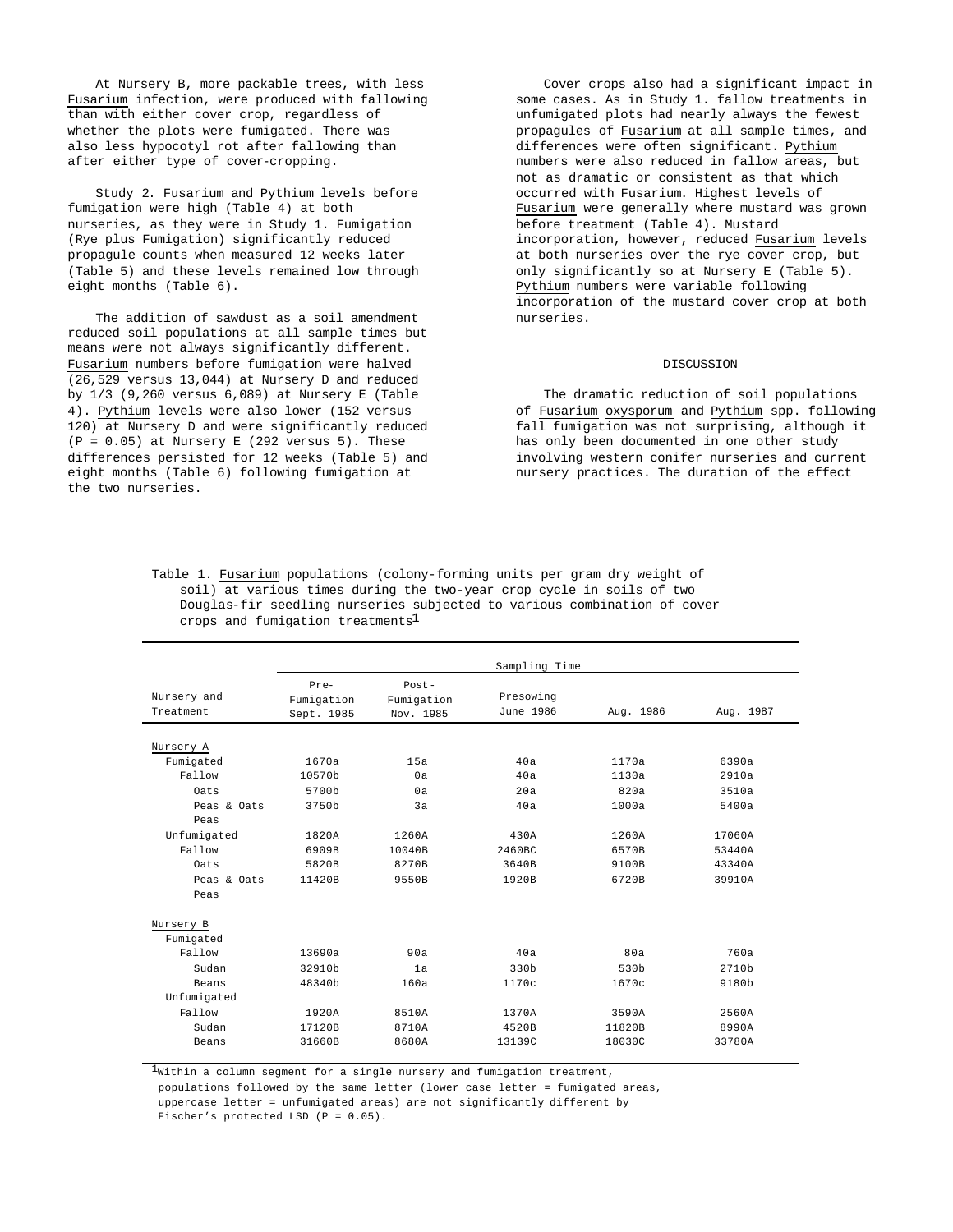was surprising, however. Not only were populations low at the time of sowing eight months after fumigation (Study 1 and 2), but also they increased very slowly and remained significantly lower than in unfumigated beds through the entire two-year crop cycle (Study 1). Population differences were maintained despite the immediate proximity of unfumigated beds and the repeated movement of tractors and irrigation water across the plots. Not until a new cover crop was plowed under nearly three years later did populations approach prefumigation levels (Hansen et al. 1990).

Although more seedlings were produced in fumigated beds during Study 1 than in unfumigated ones, there were no real differences in root growth potential of the trees, as measured by the standard test (data not shown). Seedlings from unfumigated beds were smaller and more variable in size than those from fumigated beds, and more of them did not meet packing standards for this reason.

The effect of the preceding cover crop in determining populations of both Fusarium and Pythium was evident in the fall of the first

year, even before the ground was fumigated (Study 1 and 2). Differences persisted through the entire crop cycle in unfumigated treatments (Study 1). Although legume cover crops tended to support higher populations than did grass cover crops, the most significant differences were between no cover crop (fallowing) and the other treatments. These differences were still present 30 months after the cover crop was plowed under in unfumigated plots. Fusarium populations in fallow, unfumigated plots were often within the range found among fumigated plots with cover crops. There is very little experimental basis for the practice of cover cropping in the Northwest (McGuire and Hannaway 1984). Benefits cited include disease control from crop rotation, soil stabilization, and increased levels of soil organic matter with supposed improvements in soil structure. Actual species used for cover cropping vary from nursery to nursery, depending on the experience of local managers.

The potential use of mustard to lower soil population levels of Fusarium and Pythium needs further investigation. While Fusarium numbers decreased substantially in mustard plots

| Table 2. Pythium populations (colony-forming units per grain dry weight of |
|----------------------------------------------------------------------------|
| soil at various times during the two-year crop cycle in soils of two       |
| Douglas-fir seedling nurseries subjected to various combinations of cover  |
| crops and fumigation <sup>1</sup>                                          |

|             |                    |                        | Sampling Time |           |           |
|-------------|--------------------|------------------------|---------------|-----------|-----------|
| Nursery and | Pre-<br>Fumigation | $Post -$<br>Fumigation | Presowing     |           |           |
| Treatment   | Sept. 1985         | Nov. 1985              | June 1986     | Aug. 1986 | Aug. 1987 |
|             |                    |                        |               |           |           |
| Nursery A   |                    |                        |               |           |           |
| Fumigated   | $280a^1$           | 4a                     | 4a            | 2a        | 10a       |
| Fallow      | 640a               | 0a                     | 4a            | 6a        | 20a       |
| Oats        | 680a               | 0a                     | 30a           | 10a       | 10a       |
| Peas & Oats | 940b               | 1a                     | 2a            | 20a       | 30a       |
| Peas        |                    |                        |               |           |           |
| Unfumigated | 160A               | 260A                   | 150A          | 130A      | 100A      |
| Fallow      | 780B               | 790B                   | 200A          | 150AB     | 230A      |
| Oats        | 630B               | 580B                   | 400A          | 170AB     | 250A      |
| Peas & Oats | 1060B              | 1100B                  | 240A          | 530B      | 380A      |
| Peas        |                    |                        |               |           |           |
| Nursery B   |                    |                        |               |           |           |
| Fumigated   |                    |                        |               |           |           |
| Fallow      | 2a                 | 0a                     | 0a            | 0a        | 0a        |
| Sudan       | 20 <sub>b</sub>    | 1a                     | 0a            | 0a        | 0a        |
| Beans       | 80 <sub>b</sub>    | 0a                     | 0a            | 0a        | 0a        |
| Unfumigated |                    |                        |               |           |           |
| Fallow      | 0A                 | 100A                   | 10A           | 0A        | 4A        |
| Sudan       | 30B                | 60A                    | 10A           | 20B       | 20A       |
| Beans       | 80B                | 110A                   | 30A           | 20B       | 20B       |

 $1$ Within a column segment for a single nursery and fumigation treatment,

populations followed by the same letter (lower case letter = fumigated areas,

uppercase letter = unfumigated areas) are not significantly different by

Fischer's protected LSD (P = 0.05).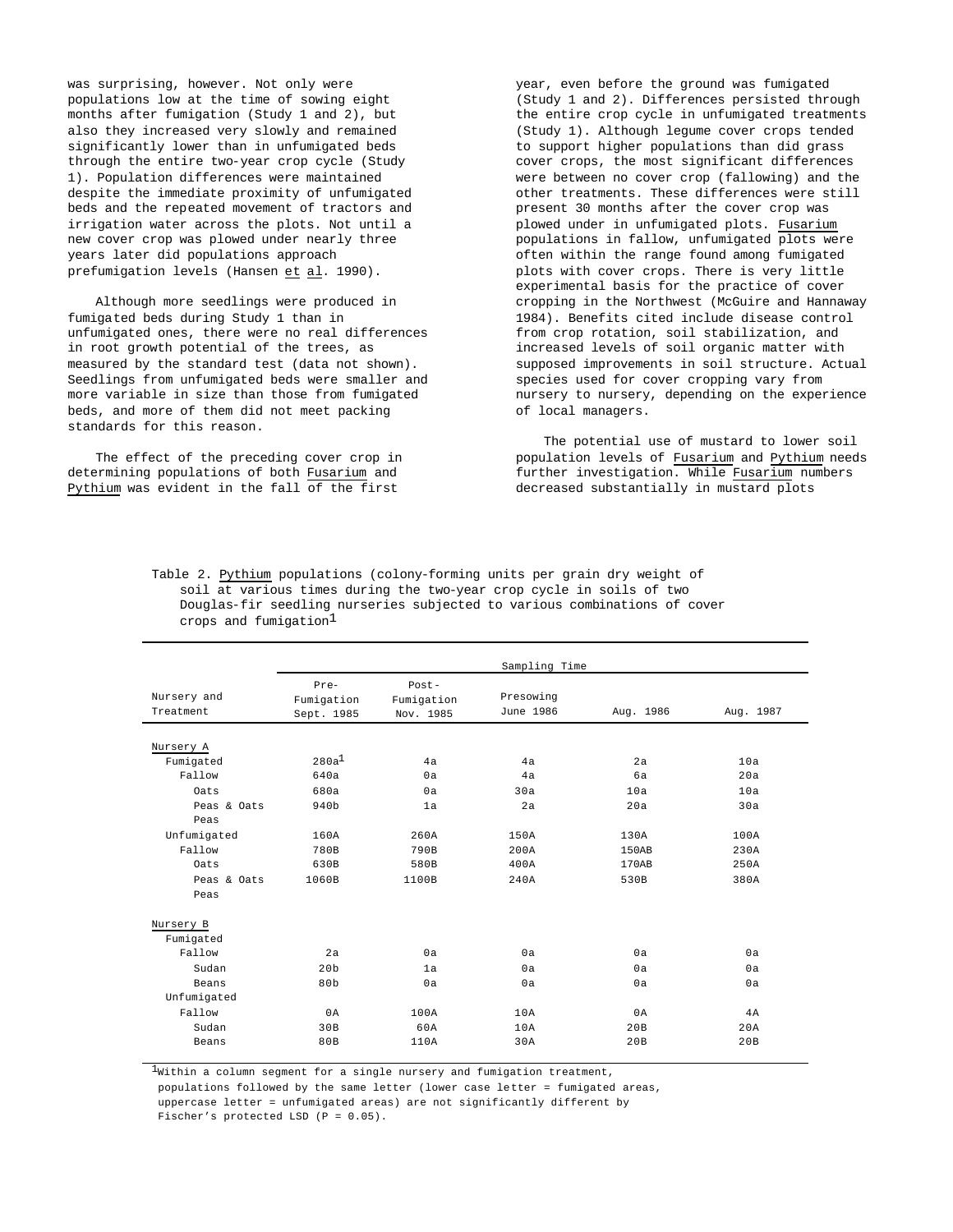following incorporation compared to grass, these levels were still much higher than the standard grass and fumigation treatment and generally higher than the fallow areas. This may be partially due to the higher levels of Fusarium found in the mustard treatments prior to incorporation and/or fumigation (Table 4). Data are not yet available on whether these higher Fusarium levels affect seedling survival or quality in Douglas-fir grown from seed sown into these areas.

The addition of sawdust reduced levels of these pathogens in the soil. Apparently the benefits of adding organic matter are greater than those limited to improving the physical properties of the soil. Whether this benefit of lowering propagule levels transfers to higher seedling survival and quality is unknown. Previous reports dealing with pine in the northwest would indicate this is likely to happen (Wright et al. 1963, Lu 1968, Johnston and Zak 1977). Additional field plots have been established during the spring of 1990 to further investigate the use of cover crops and soil amendments to lessen soil borne propagule counts and future disease losses.

These studies confirm the value of

fumigating forest tree nursery beds before sowing. As long as fumigation is the standard practice, there is little practical significance to the results about cover cropping or soil amendments without fumigation. Fumigation is a costly procedure, however, and the chemicals used are extremely toxic. Both economic and environmental pressures are stimulating interest in alternative strategies for disease control. The influence of cover crops and soil amendment on pathogen populations will be an important factor in proposed programs of integrated biological and cultural control.

#### ACKNOWLEDGEMENTS

The authors thank the following companies who supplied financial support and/or nursery space for the above studies: U.S. Forest Service, Bend Pine Nursery; IFA Nurseries Inc., Toledo and Canby; International Paper Co., Kellogg Nursery; U.S. Forest Service, J. Herbert Stone Nursery; Washington Department of Natural Resources, J. Webster Nursery; and the Weyerhaeuser Co. We also wish to thank Willis Littke, Yasu Tanaka, Jay Faulkoner, Mark Maguire, Lovelle Lack, Ben Keller, Dave Steinfield, John Scholtes, Tom Stevens, Steve Krupicka, Kevin O'Hara and Tom Saban for their assistance.

| Nursery and<br>Treatment | Packable<br>Seedlings <sup>2</sup> | Shoot/Root<br>Ratio | Fusarium<br>Isolation <sup>3</sup> | June 1986 | Seedling Count <sup>4</sup><br>Aug. 1986 |
|--------------------------|------------------------------------|---------------------|------------------------------------|-----------|------------------------------------------|
|                          |                                    |                     |                                    |           |                                          |
| Nursery A<br>Fumigated   |                                    |                     |                                    |           |                                          |
| Fallow                   | 195a                               | 2.7a                | 3a                                 | 28.3a     | 27.1a                                    |
| Oats                     | 200a                               | $-$                 | $- -$                              | 28.7a     | 26.3a                                    |
| Peas & Oats              | 193a                               | 2.7a                | 3a                                 | 29.7a     | 26.9a                                    |
| Peas                     | 204a                               | $-$                 | $- -$                              | 28.8a     | 27.5a                                    |
| Unfumigated              |                                    |                     |                                    |           |                                          |
| Fallow                   | 186A                               | 2.2A                | 11A                                | 28.3A     | 26.9A                                    |
| Oats                     | 180A                               | $-$                 | $=$ $-$                            | 28.1A     | 25.3A                                    |
| Peas & Oats              | 205A                               | 2.5A                | 27B                                | 28.5A     | 26.3A                                    |
| Peas                     | 197A                               | $-$                 | $-$                                | 26.4A     | 24.9A                                    |
|                          |                                    |                     |                                    |           |                                          |
| Nursery B                |                                    |                     |                                    |           |                                          |
| Fumigated                |                                    |                     |                                    |           |                                          |
| Fallow                   | 313a                               | 1.5a                | 7a                                 | 38.0a     | 32.0a                                    |
| Sudan                    | 283b                               | 1.8a                | 17a                                | 32.8a     | 26.3ab                                   |
| Beans                    | 223 <sub>b</sub>                   | 1.9a                | 48b                                | 34.8a     | 23.3 <sub>b</sub>                        |
| Unfumigated              |                                    |                     |                                    |           |                                          |
| Fallow                   | 197A                               | 1.6A                | 44A                                | 29.5A     | 18.1A                                    |
| Sudan                    | 161B                               | 1.6A                | 73B                                | 28.8A     | 15.4AB                                   |
| Beans                    | 143B                               | 1.4A                | 73B                                | 30.5A     | 14.6B                                    |
|                          |                                    |                     |                                    |           |                                          |

Table 3. Number and quality of Douglas-fir seedlings grown in two nurseries with and without cover cropping and  $f$ umigation $\perp$ 

 $^{\text{1}}$ Within a column segment for a single nursery and fumigation treatment,

 populations followed by the same letter (lower case letter = fumigated areas, uppercase letter = unfumigated areas) are not significantly different by

Fischer's protected LSD (P = 0.05).

 $2$ Average number of seedlings (per 1- x 1.2 m plot) meeting nursery standards at final harvest.

 $3$ Average frequency (%) of isolations of Fusarium from 10, 1 cm sections of tap root on Komada's medium.

 $^4$ Number of healthy seedlings in 0.93 m<sup>2</sup> of bed at the indicated dates.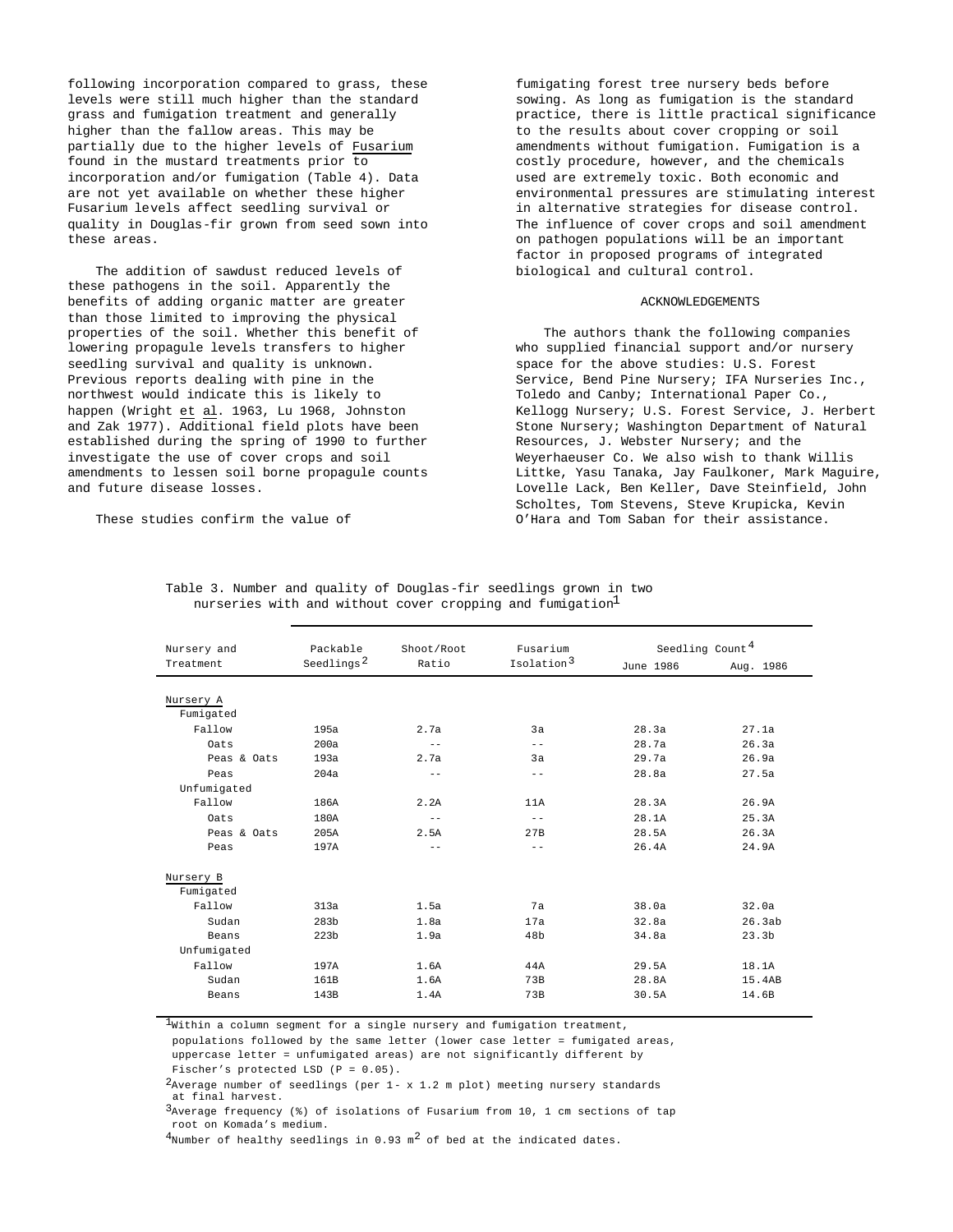|                    | Sawdust          |         |           |                  |
|--------------------|------------------|---------|-----------|------------------|
|                    | Nursery D        |         | Nursery E |                  |
|                    |                  |         |           |                  |
|                    | Fusarium         | Pythium | Fusarium  | Pythium          |
| Fallow             | $8297a^2$        | 98a     | 2133a     | 36a              |
| Fallow & Tarp      | 1708a            | 112a    | 6290b     | 22a              |
| Mustard            | 11201bc          | 153a    | 11333b    | 398b             |
| Mustard & Tarp     | 30341c           | 136a    | 5733ab    | 253 <sub>b</sub> |
| Grass & Fumigation | 19885c           | 117a    | 5947ab    | 15a              |
| Grass              | 7834ab           | 108a    | 4858ab    | 55 <sub>b</sub>  |
|                    |                  |         |           |                  |
| Overall            | 13044            | 120     | 6089      | 53               |
|                    |                  |         |           |                  |
|                    | No Sawdust Added |         |           |                  |
|                    |                  |         |           |                  |
| Fallow             | 6184a            | 140a    | 16161b    | 35a              |
| Fallow & Tarp      | 17017a           | 305a    | 13501b    | 102a             |
| Mustard            | 48417bc          | 127a    | 7274ab    | 503 <sub>b</sub> |
| Mustard & Tarp     | 30989c           | 9ба     | 7678ab    | 313 <sub>b</sub> |
| Grass & Fumigation | 42500c           | 141a    | 3122a     | 121a             |
| Grass              | 14067ab          | 103a    | 7823ab    | 677b             |
|                    |                  |         |           |                  |
| Overall            | 26529            | 152     | 9260      | 292 <sup>3</sup> |

Table 4. Numbers of <u>Fusarium</u> and <u>Pythium</u> propagules before fumigation and/or<br>incorporating cover crops into soil<sup>l</sup>

1Propagules per gram of dry soil

2Numbers in a single column followed by the same letter not significantly different at  $P = 0.05$ 

3Significantly different at  $p = 0.05$ 

|                    | Sawdust   |                  |                  |                  |
|--------------------|-----------|------------------|------------------|------------------|
|                    | Nursery D |                  | Nursery E        |                  |
|                    |           |                  |                  |                  |
|                    | Fusarium  | Pythium          | Fusarium         | Pythium          |
| Fallow             | 19426a2   | 687c             | 6636b            | 28 <sub>b</sub>  |
| Fallow & Tarp      | 7639b     | 127 <sub>b</sub> | 10746bc          | 12 <sub>b</sub>  |
| Mustard            | 24946b    | 705cd            | 23056c           | 247c             |
| Mustard & Tarp     | 41138b    | 257b             | 18357c           | 274c             |
| Grass & Fumigation | 1232a     | 0a               | 0a               | 0a               |
| Grass              | 54561b    | 843d             | 76240d           | 265c             |
|                    |           |                  |                  |                  |
| Overall            | 24824     | 437              | 22506            | 154 <sup>3</sup> |
|                    |           |                  |                  |                  |
|                    |           |                  | No Sawdust Added |                  |
|                    |           |                  |                  |                  |
| Fallow             | 38650b    | 455c             | 10606b           | 84b              |
| Fallow & Tarp      | 59019b    | 229 <sub>b</sub> | 27230bc          | 236bc            |
| Mustard            | 111750b   | 561cd            | 42610c           | 816d             |
| Mustard & Tarp     | 138305b   | 301b             | 44434c           | 444cd            |
| Grass & Fumigation | 337a      | 0a               | 0a               | 0a               |
| Grass              | 168823b   | 1129d            | 63328d           | $192$ bc         |
|                    |           |                  |                  |                  |
| Overall            | 56147     | 446              | 31368            | $295^3$          |
|                    |           |                  |                  |                  |

Table 5. Numbers of Fusarium and Pythium propagules 12 weeks following<br>fumigation and/or cover crops incorporation<sup>1</sup>

1Propagules per gram of dry soil

2Numbers in a single column followed by the same letter not significantly

different at  $P = 0.05$ 

3Significantly different at  $p = 0.05$